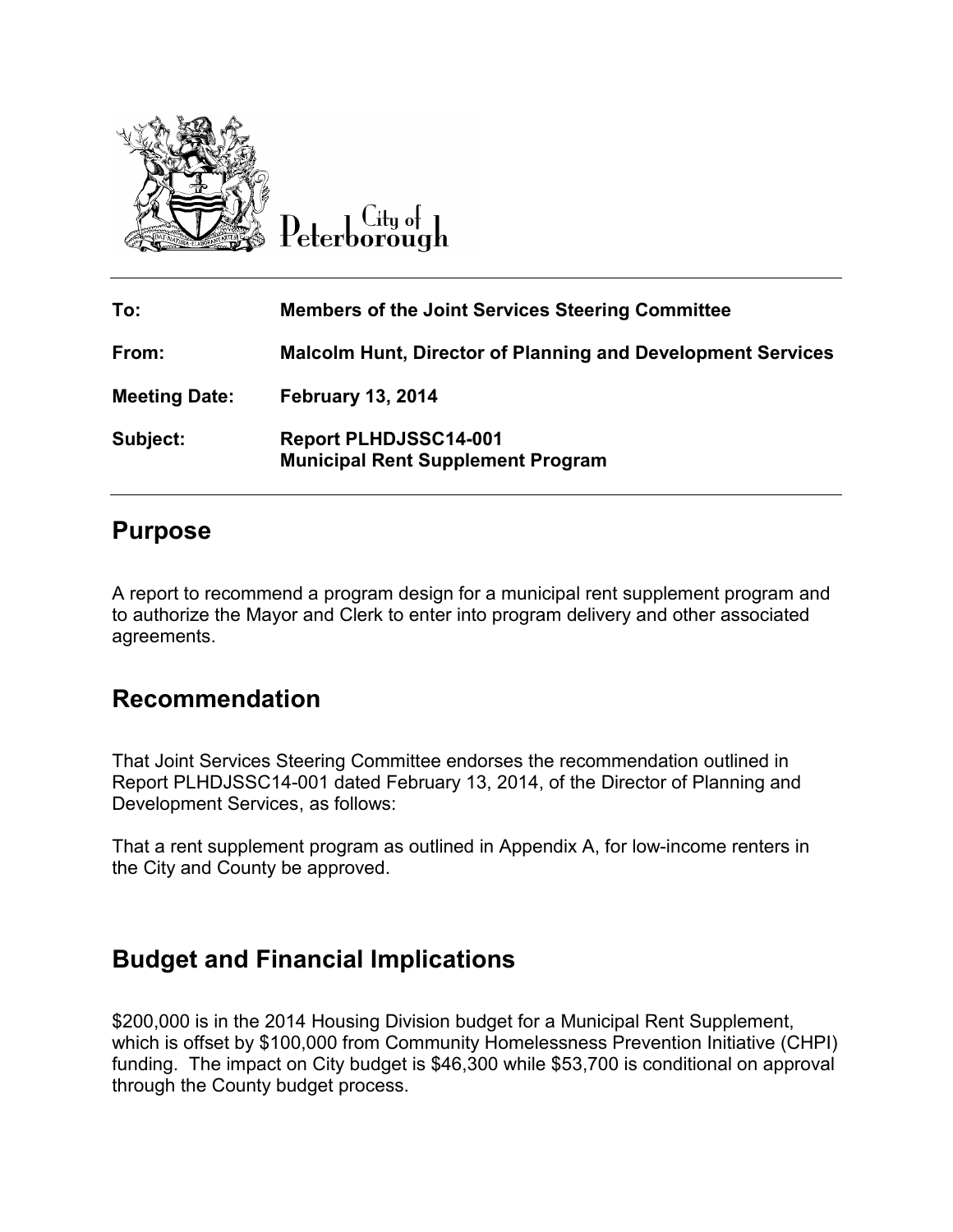# **Background**

City of Peterborough Committee of the Whole will consider Report PLHD14-002, recommending program design for a municipal rent supplement program, on February 18, 2014. That report also seeks authorization for the Mayor and Clerk to enter into program delivery and other associated agreements.

## **Research and Consultation**

Rent Supplements have played a part in increasing affordability for low-income renters in Ontario since 1969. Rent supplements are a smaller component of the housing system than social housing, but they play a significant role in the lives of households who receive them. In 2012, SHS Consultants prepared a review of two provinciallyfunded rent supplement programs (Rental Opportunity for Ontario Families and Short Term Rent Support Program.) They found that a significant majority of households who received rent supplement reported that it was helpful in avoiding eviction or avoiding having to move. This report also found that a significant majority of households reported that a rent supplement substantially decreased their need to access emergency funding.

Rent supplements are "demand side" solutions: they don't create more rental units, but rather they enhance the affordability of existing stock. Low-income families can then afford rental units in the existing market. For this reason, rent supplements can be more flexible and responsive to fluctuations in income, population and to the changing marketplace than "supply side" solutions. Canada Mortgage and Housing Corporation's annual Rental Market Report for 2013 shows a trend towards higher vacancy rates in Peterborough. This can be an ideal condition in which to promote rent supplements, as landlords may be more willing to negotiate an agreement when there is less competition for their units.

Provincially-funded rent supplement funding to date has been time-limited; funding starts to drop off starting in 2018. Without a firm prospect of continued provincial funding, Council approved a staff recommendation (PLHD12-001) to develop "options for the design, delivery and funding model of a new Municipal Rent Supplement." Tim Welch Consulting (TWC) and Greg Suttor were contracted to research past and current rent supplement programs, with the aim of making program recommendations. As part of their research, they consulted with the two primary delivery agents of rent supplement – Peterborough Housing Corporation (PHC) and Community Counselling and Resource Centre (CCRC.) A steering committee, made up of members of the Affordable Housing Action Committee (AHAC) and City staff reviewed draft reports and provided feedback. The recommendations from this report, titled "Helping Tenants Afford Their Rents: Options for a Rent Subsidy for the Peterborough Region" form the basis for the proposed "Housing Choice" Rent Supplement program.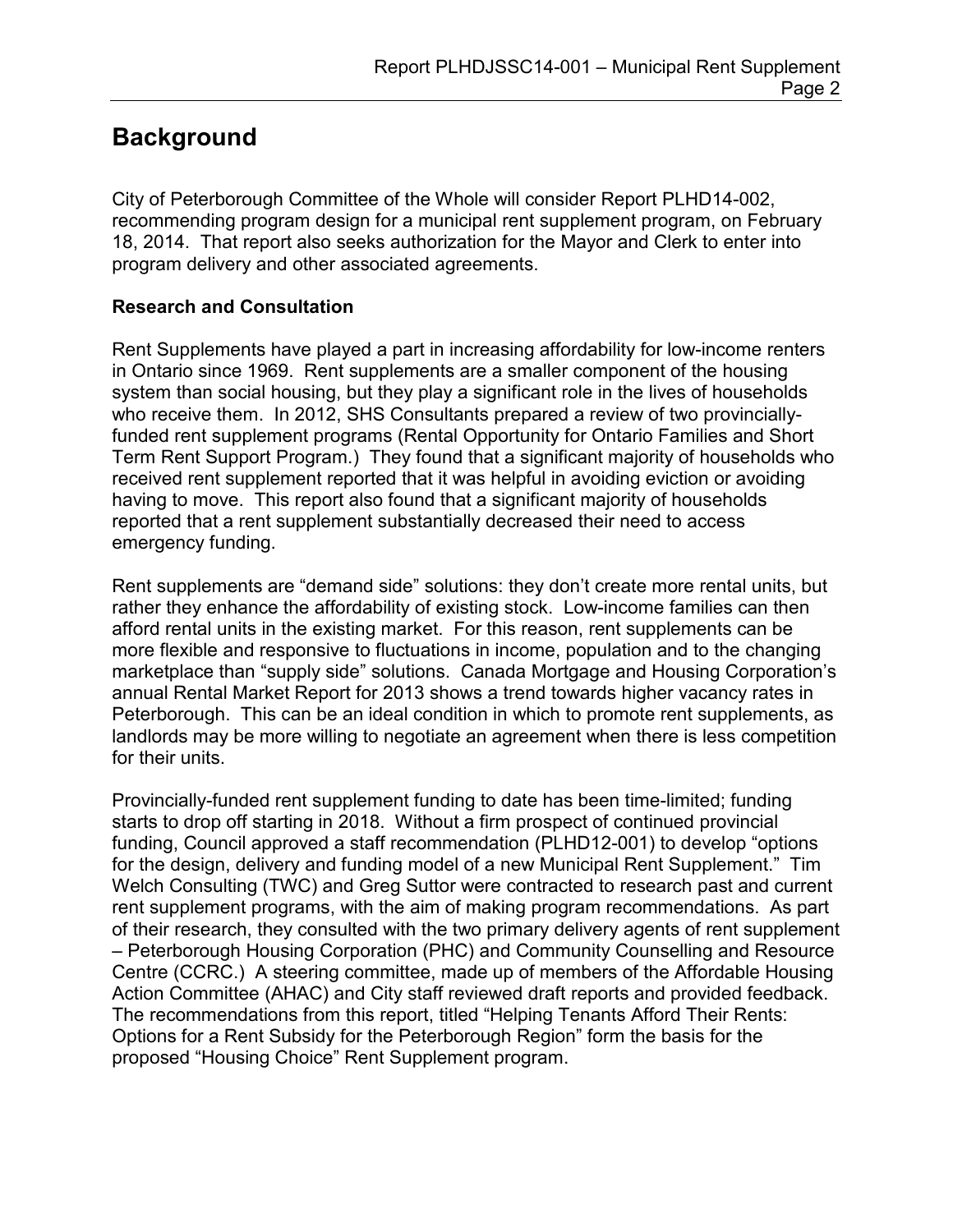## **Policy and Funding Context**

In the last five years, provincial funding for housing programs has declined; it is expected to decline further. While Investment in Affordable Housing (IAH) and Community Homelessness Prevention Initiative (CHPI) are new funding streams, they have largely been taken up by funding for low-income renters from other programs that have ended and emergency shelter solutions (see report CSSSJSSC14-002).

The Ministry of Municipal Affairs and Housing's Ontario Housing Policy Statement puts a strong emphasis on preventing homelessness through the provision of ongoing supports rather than one-time assistance for emergencies.

## **10 Year Housing and Homelessness Plan and 2014-18 Action Plan**

The 10 Year Housing and Homelessness Plan, approved by Council in November 2013 (PLHD13-004) includes rent supplements as an important deliverable. Item 6.4 of the accompanying 2014-18 Action Plan directs staff to "Prepare a program proposal that includes terms and conditions, budget, monitoring as well as other specific criteria, e.g. targeting for priority populations."

#### **Need in the Community**

The Needs Assessment that was prepared for the 10 Year Housing and Homelessness Plan states that, "at any given time, 5 per cent of households are at severe risk of homelessness." Rents in Peterborough are comparable to similar-sized municipalities, but incomes are lower – between 12% and 23% lower. For example, a single mother working in the hospitality industry will spend 67% of her net income on rent for a twobedroom apartment in Peterborough, which is more than twice the percentage that is needed to maintain housing stability.

1,887 households in Peterborough City and County live in social housing, and 453 households currently receive rent supplement in private market units through one of three programs. However, 6,000 low income households in pay 30% or more of their income on rent. Of that 6,000, almost half, or 2,865 pay more than half their income on rent. Rent supplements targeted for low-income households can be an important way to prevent evictions, stabilize tenancies and help mitigate the impact of the rising cost of utilities.

## **Selection of Single-Source Delivery Agent**

CCRC, through their Housing Resource Centre program is the provider of housing help and emergency financial assistance in the Peterborough area. More recently, they have delivered Short Term Rent Support Program dollars as well as the majority of Investment in Affordable Housing Rent Supplements on behalf of the City. TWC's report on rent supplements recommends continuing to contract with CCRC to assist with administrative continuity and build on the experience they have gained to date. CCRC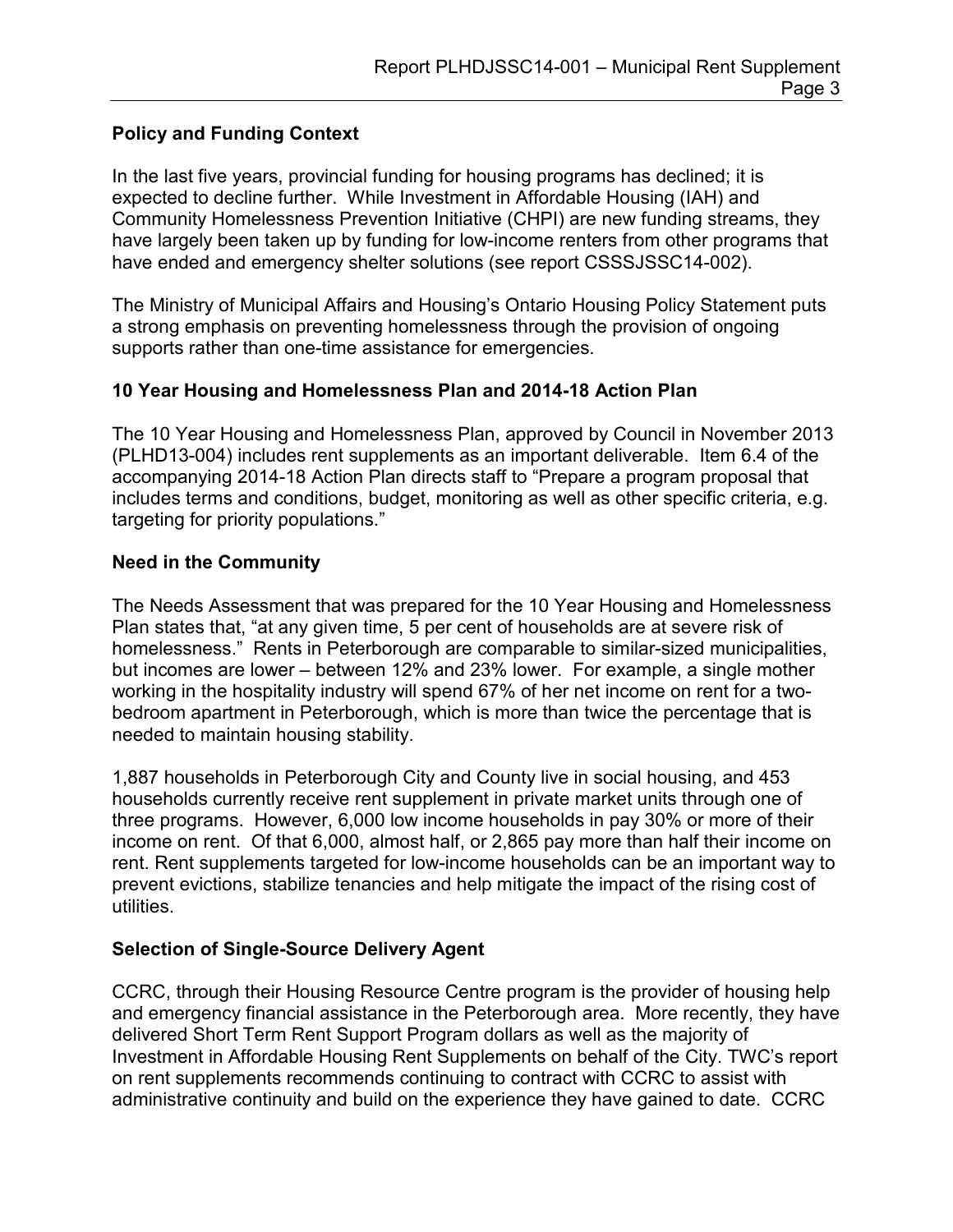is also the delivery agent for other emergency funds; this positions them well to target a broad spectrum of low-income tenants in immediate need.

## **Proposed Models**

Key program elements recommended by the "Helping Tenants Afford Their Rents" report include flexibility, simplicity of administration and targeting for households in urgent need. Eligibility will be based on household income levels, appropriate unit size and a maximum rent limit. Two program models are proposed: the first would have broad eligibility but still serve households in urgent need; the second would be part of wrap-around services provided to people transitioning out of homelessness. It is proposed that each program be evaluated for impact and efficiency within a specific time frame.

## 1. Housing Choice Rent Supplement

Target: Low-income households whose housing costs are unaffordable Rate: \$250 flat monthly supplement Delivery: Payments made to landlords on behalf of tenants Time frame for evaluation: within 5 years

Households could receive rent supplement in their current rental unit or use it to obtain new rental housing, where their current unit is unsuitable or inadequate. Housing Choice Rent Supplement may also be assigned to designated units, at the discretion of the City. The delivery agent would have flexibility to assist a household with a last month's rent deposit, a feature that is not available under some provincially-funded programs. 50 to 60 rent supplements would be added to the programs currently delivered.

## 2. Housing Choice for Youth Pilot Project

Target: Youth receiving services from Youth Emergency Shelter (YES), transitioning into Abbott House and beyond to permanent housing Rate: \$250 flat monthly supplement Delivery: Payments made to YES on behalf of youth Time frame for evaluation: within 3 years

Item 19.1 of the 2014-18 Action Plan identifies youth establishing first tenancies as a priority for a Single Room Occupancy pilot project. Abbott House, a location owned by YES, which provides supervised setting that gives youth who have stayed at the shelter an opportunity to develop life skills before moving on to live independently. Rent supplements delivered at Abbott House would also help YES offset program costs. Allocation to Housing Choice for Youth would be limited to 6-7 rent supplements.